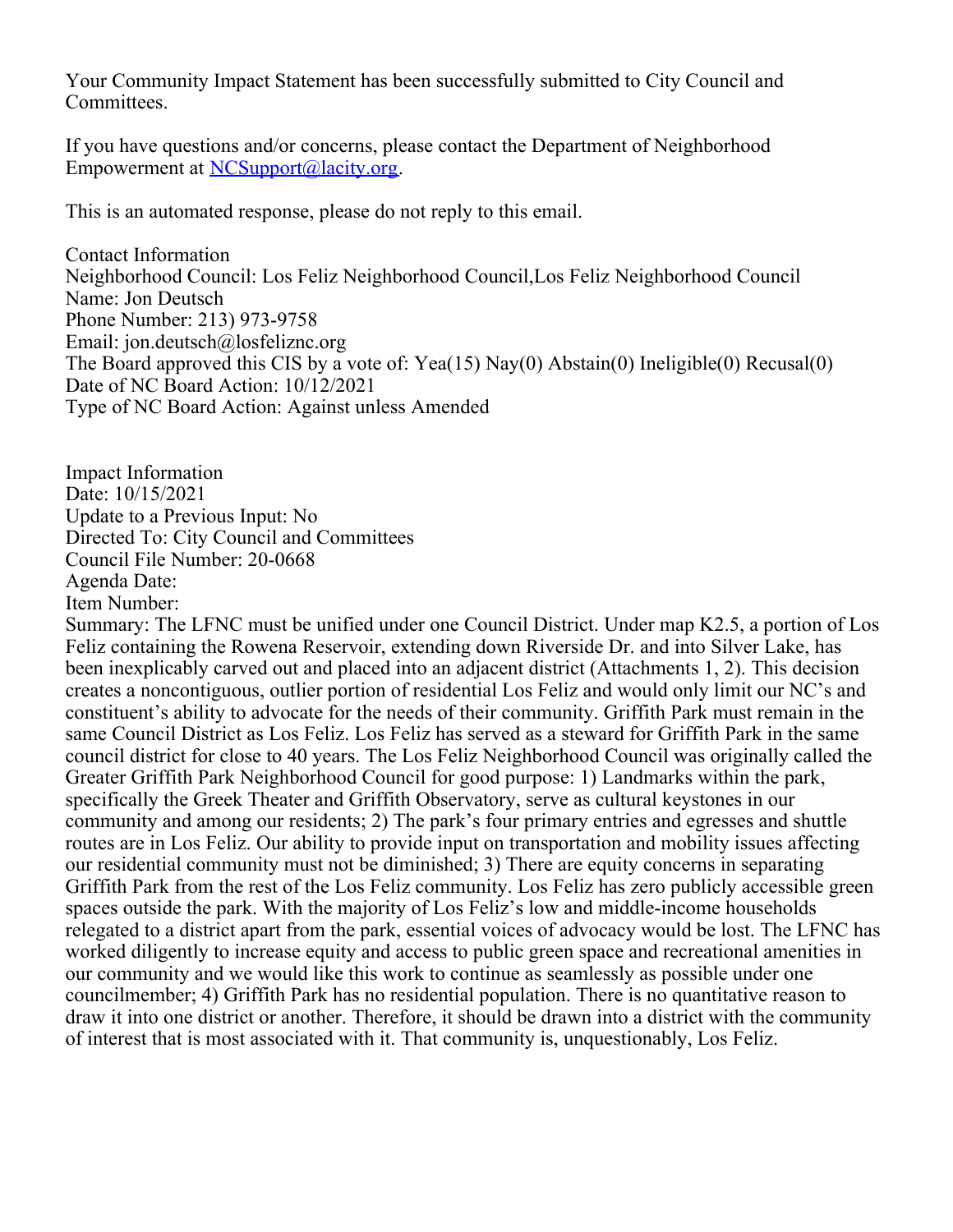

**SECRETARY** 

Amanda Blide

**TREASURER VICE PRESIDENT PRESIDENT VICE PRESIDENT** Erica Vilardi-Espinosa | Misty LeGrande - Communications | Jon Deutsch | Dan McNamara - Administration |

October 12, 2021

Los Angeles City Council Redistricting Commission 2021 Los Angeles City Hall 200 N. Spring St., Room 275 Los Angeles, CA 90012

Re: Map K2.5/CF 20-0668 – Redistricting Process / 2020 Decennial United States Census Data

Dear Commissioners,

The Los Feliz Neighborhood Council appreciates the opportunity to submit feedback from stakeholders and communities of interest on the redistricting process. We value the Commission's time and commitment to equity, population representation, and keeping neighborhood council boundaries intact.

At the October 12 LFNC Governing Board Special Meeting, the board unanimously moved to **oppose unless amended** map K2.5 and to outline the following concerns and core requests from the LFNC and its stakeholders:

- **The LFNC must be unified under one Council District.** Under map K2.5, a portion of Los Feliz containing the Rowena Reservoir, extending down Riverside Dr. and into Silver Lake, has been inexplicably carved out and placed into an adjacent district *(Attachments 1, 2*). This decision creates a noncontiguous, outlier portion of residential Los Feliz and would only limit our NC's and constituent's ability to advocate for the needs of their community. We formally request that this outlier portion remain in the same district as the rest of Los Feliz.
- **Griffith Park must remain in the same Council District as Los Feliz**. Los Feliz has served as a steward for Griffith Park in the same council district for close to 40 years. The Los Feliz Neighborhood Council was originally called the Greater Griffith Park Neighborhood Council for good purpose:
	- 1) Landmarks within the park, specifically the Greek Theater and Griffith Observatory, serve as cultural keystones in our community and among our residents;
	- 2) The park's four primary entries and egresses and shuttle routes are in Los Feliz. Our ability to provide input on transportation and mobility issues affecting our residential community must not be diminished;
	- 3) There are equity concerns in separating Griffith Park from the rest of the Los Feliz community. **Los Feliz has zero publicly accessible green spaces outside the park***.* With the majority of Los Feliz's low and middle-income households relegated to a district apart from the park, essential voices of advocacy would be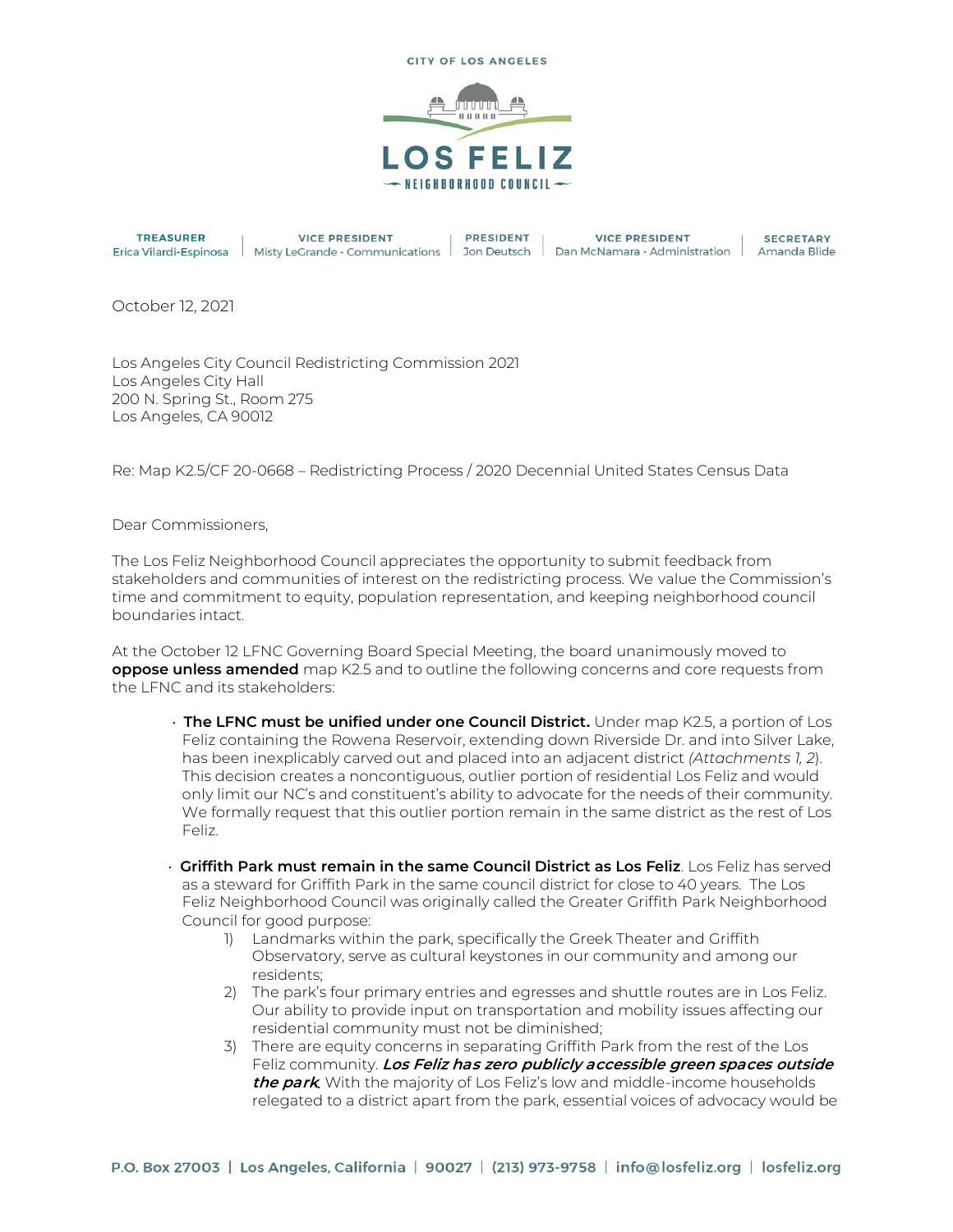lost. The LFNC has worked diligently to increase equity and access to public green space and recreational amenities in our community and we would like this work to continue as seamlessly as possible under one councilmember;

4) Griffith Park has no residential population. There is no quantitative reason to draw it into one district or another. Therefore, it should be drawn into a district with the community of interest that is most associated with it. That community is, unquestionably, Los Feliz. We formally request that Los Feliz and Griffith Park remain within one council district.

We appreciate the Commission's consideration of these requests and look forward to seeing a swift resolution for a more unified Los Feliz.

Respectfully,

Deuton

Jon Deutsch, President Los Feliz Neighborhood Council

By:

Misty LeGrande Vice President of Communications/District D Representative

Please see attachment on page 3